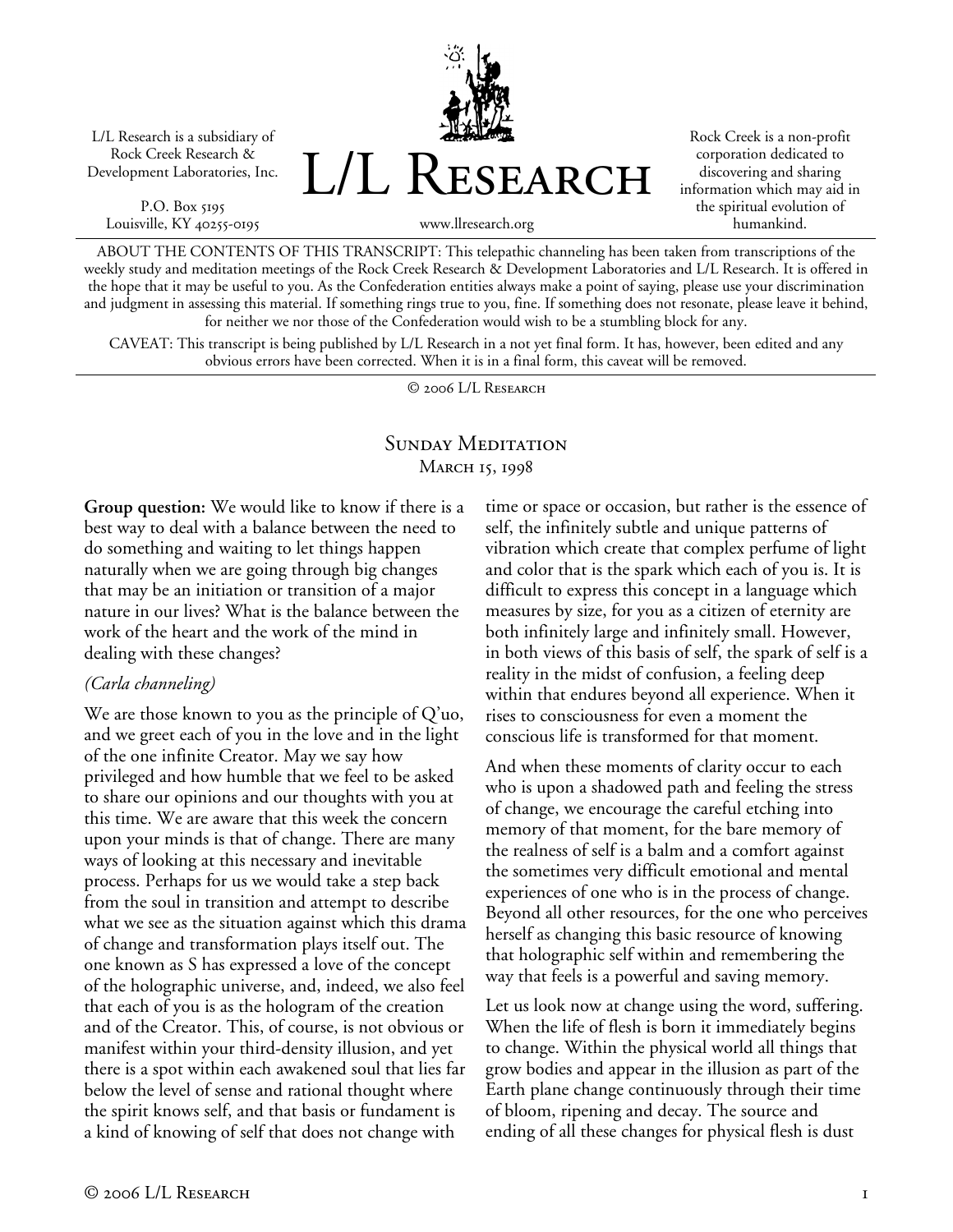and ashes. We do not for a minute suggest that the source and ending of the change within the spiritual seeker is dust and ashes. However, it is well to realize the absolute inevitability of constant and unremitting cycles of alteration and transformation, and within each transformation there is the decay, there is the loss of what is left behind. And there is that time when loss has occurred but new life has not become apparent. Those times, which this instrument has often called the Dark Night of the Soul, are times of gravest pain and bewilderment for many. Certainly the mind grasps the concept of change. And as this instrument was saying earlier, the mind views change as a problem to solve. This is the natural tendency of a brain, and we make this distinction clearly between intellect and consciousness, that the form was created simply to solve problems, to make choices that tend towards the safety and comfort of a physical vehicle.

However, when the spirit awakens from Earth's pleasant slumber, it beholds not simply the natural processes of a life, not simply the earning of money, the acquisition of needed items and so forth, but far more acutely there is the sense of the mind's being unable to grapple with or solve the process of spiritual change. So often those in the midst of spiritual change do attempt to use the intellect. It is a natural and a common resource. After all, the mind is consulted continuously, is working continuously, and when it is faced with the subtle nuances of that which is deeper than words, it finds itself uncharacteristically boggled. There are things upon which the intellect cannot work. There are situations which the intellect cannot make into a problem to solve. There is that feeling of being out of control, and intellectually speaking, this feeling is accurate. For there is little that the brain can do to promote peacefulness of heart or that wonderful feeling of grace.

This inability to bring the resources of the mind into play and fire away at the situation is not easily understood by those who have not awakened. They do not see beyond whatever material concerns are at the surface of the change or are happening concurrently with the change that is sensed within, and consequently the spiritual seeker is cut off not only from his own abilities of intellect but also the intellectual resources of those about him. Conversely, those who grasp and fully sympathize with the subtleties of spiritual regeneration cannot

bring words to bear upon a process which is far deeper and less personal than words and language in general might offer. The issues involved in spiritual transformation are profoundly impersonal as well as uniquely personal to each seeker. That is, at the same time that the seeker is experiencing unique perceptions because of the unique pattern of distortions for that particular entity, that spark is also melding with and creating dynamics with a greater Self, which process is very difficult to express in language, for this Self is at the same time that spark that is you and all that there is. The layers of self as one moves down the tree of mind are infinite, and as the experiencer moves through and takes part in this process of spiritual change it may at one moment be at one level of mind; at another moment at a bewilderingly different level of mind, skimming and diving deep, coming up and leveling out, and at the same time not knowing that one is in motion. The spiritual sea is three-dimensional, and you can breathe the water.

So there are experiences of being taken to the bottom of self, of becoming the planet, the star, the sun, the creation; at the same time, those infinitely small awarenesses of the self as a thought, as an ether, as an object such as a beautiful butterfly, or a perfectly blooming flower, or given the sardonic nature of certainly this instrument's mind, a pile of garbage. All of these levels and feelings that the senses cannot process within incarnation are in play and in play with a good deal of freedom while the entity is attempting somehow not simply to survive this process but to embrace it, to make a welcome for it, and to cooperate with it and perhaps accelerate the process. Yet the essence of spiritual change is suffering. There is a shallow suffering to being without a home, keen but not bone deep. There is a deeper degree of suffering in becoming aware of either the depth of suffering of the self or the suffering of the world. And this can crash in upon one with mind-numbing power and intensity and cast one into a great pit of despair.

This is part of the creation. This, too, is to be embraced, this death, this pain, this limitation, this very pain is to be embraced somehow. The self does not see any possibility of becoming able naturally to embrace suffering. Here is where the heart may become an ever more helpful and useful resource, for while the mind is an excellent tool for the outer world of decisions within the outer world, it is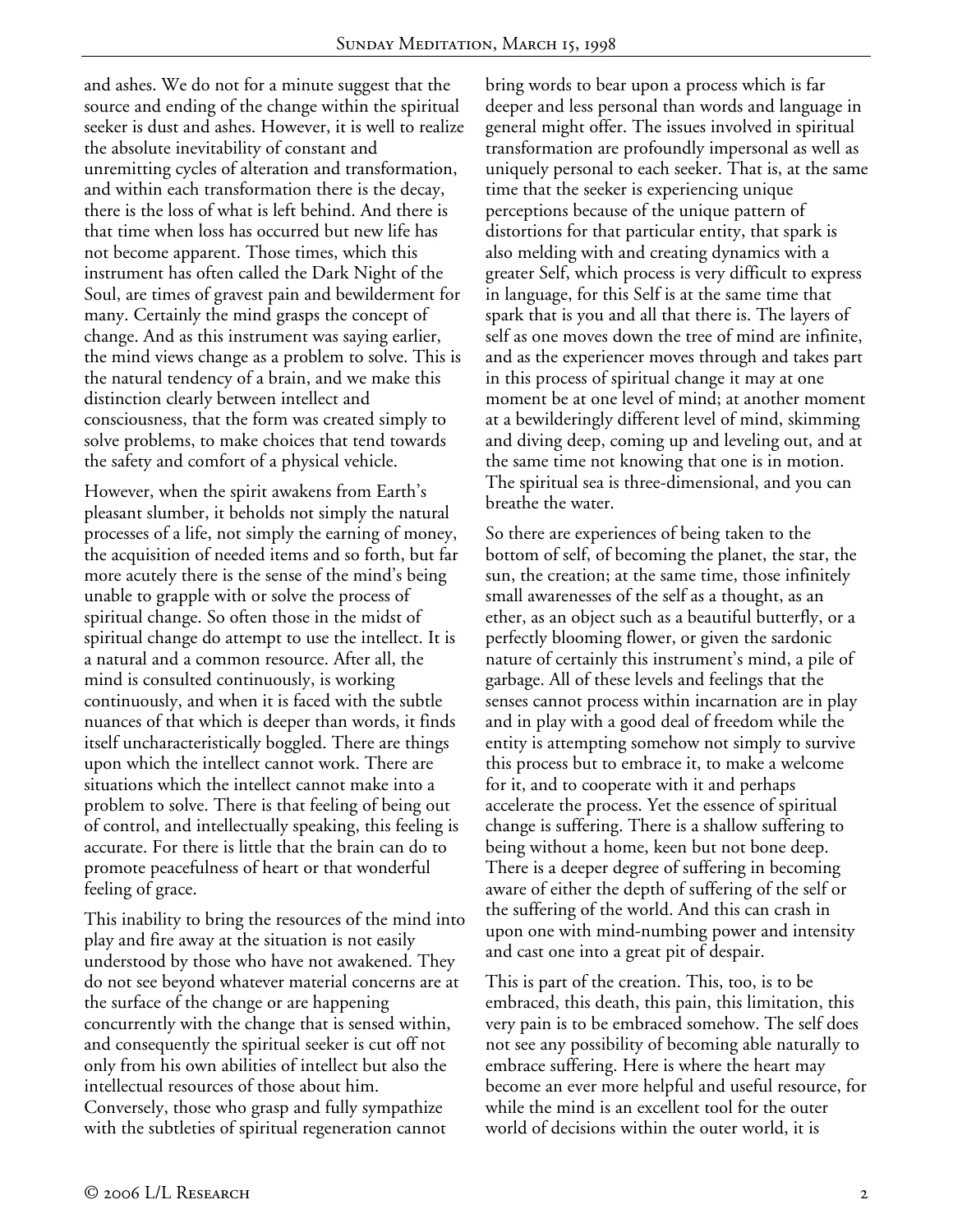within the heart and the deeper emotions that spiritual change shall take place. And, therefore, it is to the heart that the seeker may reliably and trustfully come; sometimes for comfort, sometimes for encouragement, and sometimes simply for a place to be held and comforted and loved. Whereas the mind must think itself sacred, the innermost heart is already holy ground, and awaiting there is the Creator, that intelligent infinity that so curiously loves every spark from which It is learning about Itself. As you sit within this temple and remember the Creator and feel that holiness within, the self may find surcease from pain just for that moment. And, oh, what a relief that moment is!

We would at this time pause and ask for a redirection of the question, for we realize that there were several strands to the information requested this day, and we would like to have further direction. Is there a question at this point that someone would wish to throw in so that we could, shall we say, get our bearings? We are Q'uo.

**V:** How does the releasing of past traumatic experiences or past programming relate to the progress that can be made and the changes that will be necessary at this time to go further in the ascension process?

We are those of Q'uo, and we thank you for your question, my sister. The past often seems to be a kind of permanent burden, at least the less pleasant portion of that past. There are crystallized nuggets of pain, emotional and spiritual pain, that are locked deeply within the personality and character of each seeker. Any attempt to analyze or therapize them into a new configuration is limited in its success because it is not seen by most therapeutic entities that the issue is forgiveness. The deeply buried programming and crystals of pain are seen as that which need to be taken out, to be pulled up by the roots, seen, in other words, as weeds in a garden. And yet this approach only tends to build walls thick enough to protect one from those crystallized areas of pain without coming into a balanced awareness of that pain. One cannot give it away. One can only give away what one has forgiven oneself for feeling, and the triggers for this forgiveness are different for each seeker. The key, however, is forgiveness of self, forgiveness of others, forgiveness of humanity. For truly it is the very nature of the physical world as

you know it, this heavy chemical density in which you abide, that almost nothing can be known.

However, when the senses are awakened by that final iota of forgiveness it is as though someone has lifted the burden from the shoulders. As to how to approach that moment of release we can only encourage persistence of desire. It is written in your holy works, "Ask and you shall receive. Knock and it shall be opened unto you." And this is true. We always say through this instrument, "Be careful for what you wish for." For truly, all desires will be granted to you. And yet what does a spiritual being wish for? Does it wish for surcease of pain, or does it wish to serve the Creator in whatever way it may serve the Creator? Are not the paths of those spiritual entities which are inspirations to you within your world those lives which have experienced much pain and suffering? And yet you see in those lives a joy, a delight, a passion that somehow transforms the experience of suffering. This instrument's path to the Creator is the teacher known to you as Jesus the Christ. This entity deliberately sought its suffering and simply dedicated it to the suffering of all beings, opened its arms to the world and said, "I take all of the pain, all of the suffering, because I want there to be less suffering, and this is what I can do."

In many ways you also may take upon yourself the sorrow of the world, and this is a spiritual practice that many have pursued. We ask you to gaze with a cold eye upon the suffering involved in transformation, for this attitude is a balanced one in our humble opinion. It is to the person who is able to gaze upon the Dark Night of the Soul, which this instrument spoke of, with an indifferent eye but a full and willing heart, that this process may begin to come easier. By releasing and yielding to your suffering, by welcoming that which must be suffered as a brother and as a sister, by offering the hospitality of your life, your body, your mind, your strength, and your will to this process, the heart is opened as if by magic, and you find that no matter how intensely you hurt, it does not kill but, rather, cleanses, empties, renews and readies that instrument to be an ever clearer, purer and brighter channel for the light that must come through into the world or the love that must come through into the world, not from you but through you.

As you embrace this process those emotions of release and humility, humbleness and nothingness,